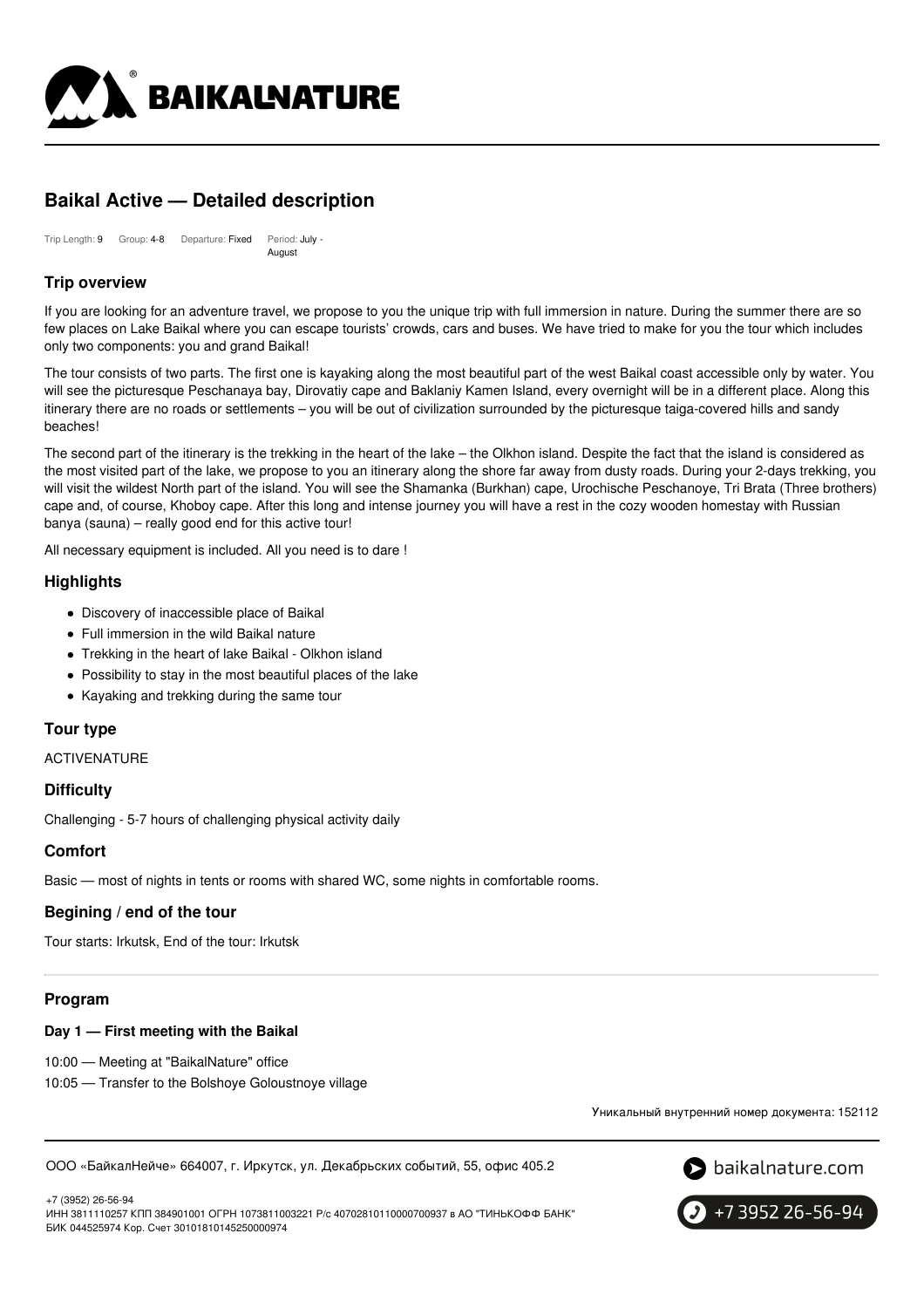

- 12:00 Arrival to the Bolshoye Goloustnoye village
- 13:00 Dinner
- 18:00 Camping dinner Overnight in the tent Hotels: Camping,

#### **Day 2 — Along the western coast of lake Baikal**

- 09:00 Breakfast
- 10:00 Departure on kayak
- 13:00 Lunch (picnic)
- 17:00 Continuation of the navigation
- 17:00 Setting up of the camp and rest
- 19:00 Dinner
	- Overnight in the tent
	- Hotels: Camping,

#### **Day 3 — The most beautiful bay of lake Baikal**

- 09:00 Breakfast
- 10:00 Navigation on kayak
- 13:00 Lunch on the Baikal shore
- 14:00 Continuation of the navigation
- 17:00 Arrival and setting up of the camp
- 19:00 Dinner
	- Overnight in the tent

Hotels: Camping,

#### **Day 4 — Continuation of the navigation**

- 09:00 Breakfast
- 10:00 Kayaking to the Beliy cape
- 13:00 Outdoor lunch
- 16:00 Continuation of the navigation
- 19:00 Dinner
	- Overnight in the tent
	- Hotels: Camping,

#### **Day 5 — Olkhon island - heart of lake Baikal**

- 09:00 Breakfast
- 11:00 Departure to the Buguldeyka village
- 13:30 Transfer to the Olkhon island
- 17:00 Discovery of Khuzhir
- 19:00 Dinner
	- Overnight in the resort

Hotels: Accommodation at the resort Lada, Chambre confortable Comfort: Comfortable accommodation, WC and bath / shower in room

#### **Day 6 — First day of the trekking**

Уникальный внутренний номер документа: 152112

ООО «БайкалНейче» 664007, г. Иркутск, ул. Декабрьских событий, 55, офис 405.2



+7 (3952) 26-56-94 ИНН 3811110257 КПП 384901001 ОГРН 1073811003221 Р/с 40702810110000700937 в АО "ТИНЬКОФФ БАНК" БИК 044525974 Кор. Счет 30101810145250000974

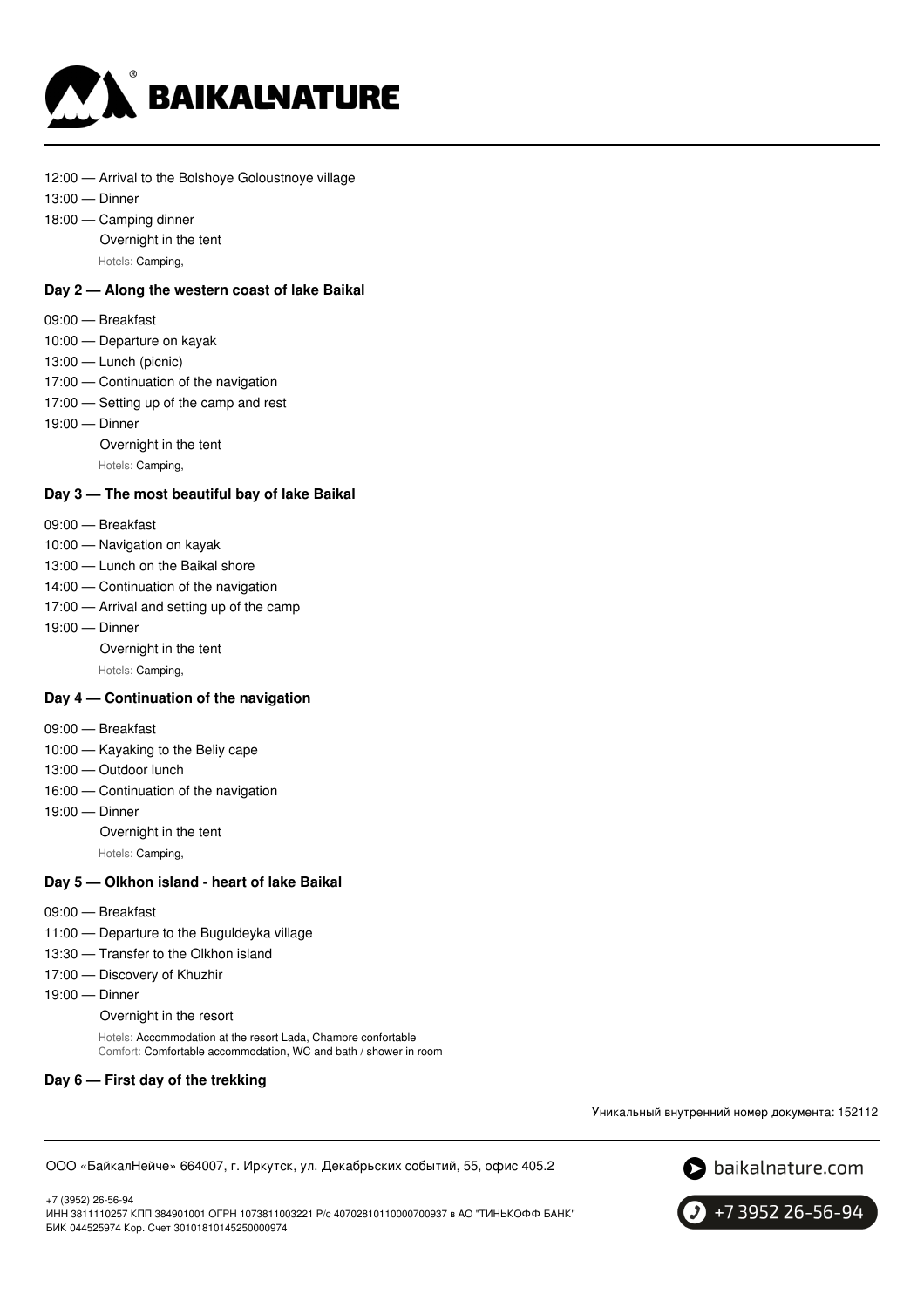

- 10:00 Meeting with the group and transfer to Peschanoye place
- 11:00 Trekking to the village Uzury
- 13:00 Picnic on the road
- 16:00 Arrival to Uzury
- 19:00 Dinner cooked by gaz
- 20:00 Banya (Russian sauna) (Not included) Overnight in tent
	- Hotels: Camping,

### **Day 7 — North of the lake and return to Khujir**

- 09:00 Breakfast
- 10:00 Trekking to Khoboy cape
- 13:00 Picnic on the way
- 16:00 Return to Khuzhir
- 19:00 Dinner at the resort
	- Overnight at the resort

Hotels: Accommodation at the resort Lada, Chambre confortable Comfort: Comfortable accommodation, WC and bath / shower in room

#### **Day 8 — Free day on Olkhon island**

- 09:00 Breakfast at the resort
- 10:00 Free time
- 13:00 Lunch (Not included)
- 17:00 Return to the resort
- 18:00 Dinner

Overnight in the resort

Hotels: Accommodation at the resort Lada, Chambre confortable Comfort: Comfortable accommodation, WC and bath / shower in room

#### **Day 9 — Return to Irkutsk**

09:00 — Breakfast

- 10:00 Transfer to Irkutsk by scheduled bus
- 13:00 Lunch in the cafe (Not included)

17:00 — Arrival to Irkutsk

#### **Departures**

| <b>Start</b> | End        | Basic price per person |
|--------------|------------|------------------------|
| 16.07.2022   | 24.07.2022 | 74000.00 RUB           |
| 23.07.2022   | 31.07.2022 | 74000.00 RUB           |
| 30.07.2022   | 07.08.2022 | 74000.00 RUB           |
| 06.08.2022   | 14.08.2022 | 74000.00 RUB           |
| 13.08.2022   | 21.08.2022 | 74000.00 RUB           |

Уникальный внутренний номер документа: 152112

ООО «БайкалНейче» 664007, г. Иркутск, ул. Декабрьских событий, 55, офис 405.2



S baikalnature.com

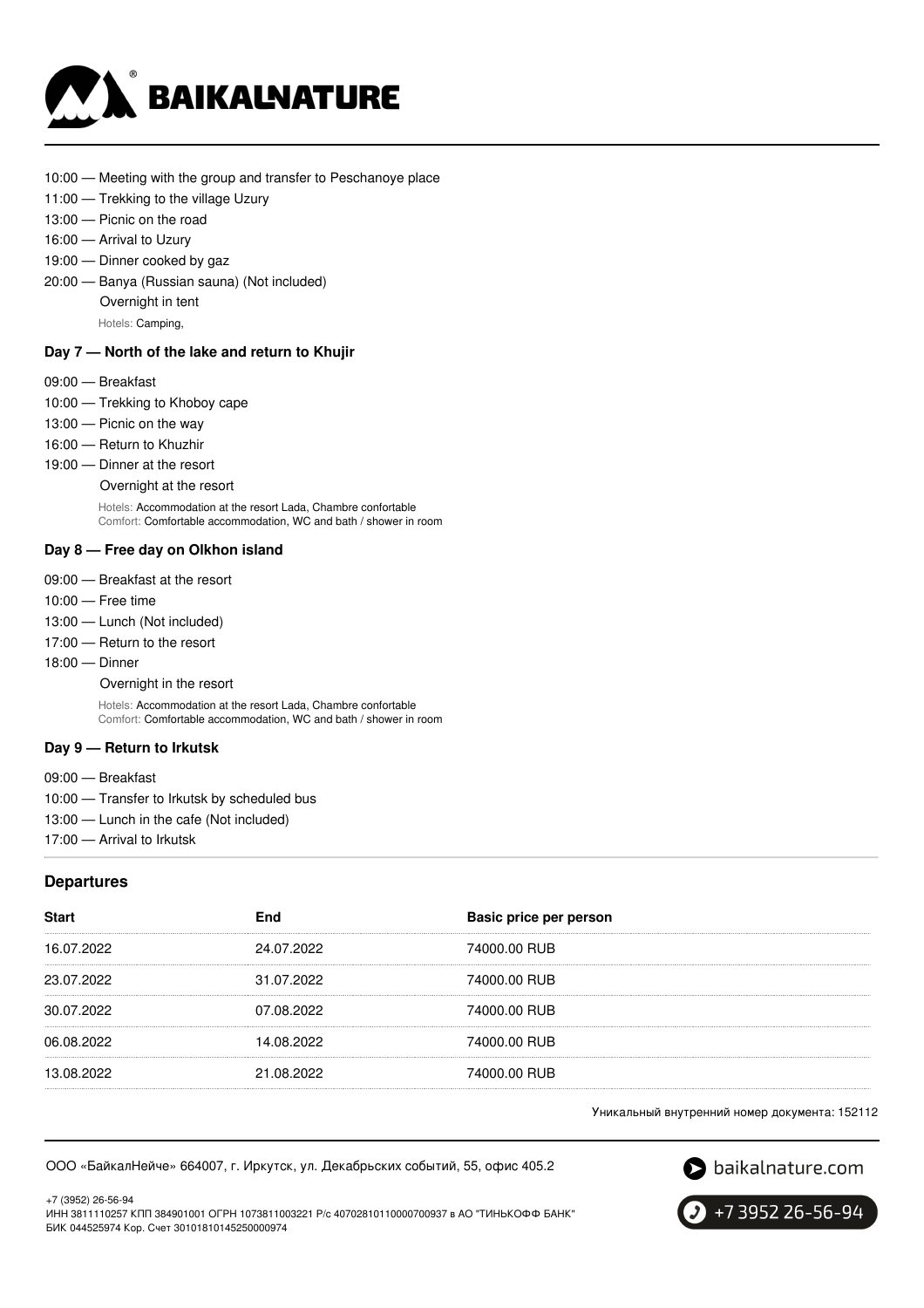

# **Note**

The camping equipment is included in the price (except the sleeping bag). The sleeping bag rental is 500 roubles. To note: maximum weight to take part in this trip is 100 kg.

# **What's included**

**Price includes**

- English-speaking quide services
- Accommodation as per itinerary
- Transport as per itinerary
- Excursions and visits as per itinerary
- Reserves and national parks entrance permissions
- Tent rental
- Letter of invitation
- Kayak and equipment rental
- Dry bag rental
- Meals according to the program

# **Checklist & Equipment**

• Personal expenses and tips

**Price does not include**

- Visa fees and travel insurance
- Sleeping bag rental

It is hot in summer at Lake Baikal area. Nevertheless, you should always have something to put on, as weather in Siberia is very changeable.

If you plan your trip in May or September, please feel free to bring your hat, gloves and windjacket in case of snow or rain. June is also pretty cool.

July and August are the hottest months, which offer you temperatures of 25 ° - 35 ° at daytime and 15 ° - 18 ° at night. On the shores of Lake Baikal, like in the Alps, you should wear T-shirts and shorts in the sunny afternoons, sweaters and jackets in the cool evenings. We recommend you to pack all your stuff in two bags: a small backpack and a large travelling bag.

SMALL BACKPACK: will be useful for carrying your personal belongings during the day (camera, film, personal medication, bottled water, etc.) You will also use it as hand luggage during air travel for all your heavy (to lighten the travel bag in the luggage compartment), fragile (camera, etc.) and necessary (toilet bag, etc.) things.

BIG TRAVEL BAG or BIG BACKPACK: must contain the rest of your stuff. It will be in the luggage compartment during the flight. It will be transported by vehicles.

This trip is carried out in kayaks type "Taymen" or "Salut" for 2 to 3 people.

During your kayak tour, your luggage will be carried in a dry-bag (70 L.), on the kayak itself. Please think about it while packing !

# **Recommended checklist**

### Sunglasses

Sleeping bag rated from 0° C to +15° C Raincoat or wind and waterproof shell jacket (with hood !) Large 60 litres backpack Trekking socks **Shorts** T-shirts Socks Cap or hat to protect against sun Headlamp Sunscreen for skin and lips Sunglasses with filter

Уникальный внутренний номер документа: 152112

ООО «БайкалНейче» 664007, г. Иркутск, ул. Декабрьских событий, 55, офис 405.2





+7 3952 26-56-94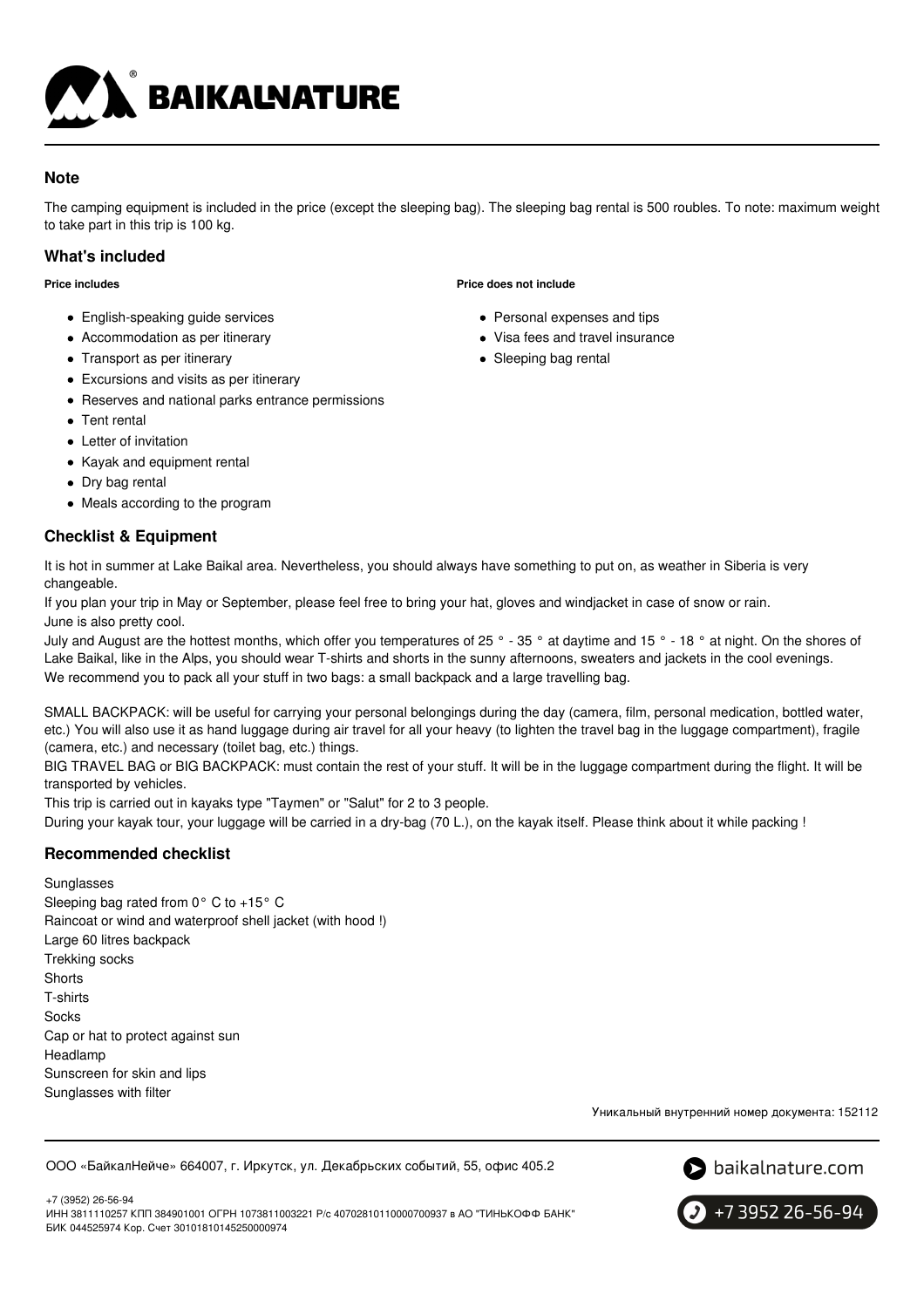

Swimsuit

Important travel documents: Passport and visa, original or electronic airplane tickets (with a sets of photocopies kept separately), bank card Camping mat

Flip-flop or kayak shoes

### **Meals**

Homestay cuisine based on fresh products.

Cold lunch and hot dinner, cooked on an open fire in the evening.

If you are a vegetarian or have any particular preferences, please let us know, so we could adapt the menu.

#### **Visa**

You need a tourist visa to travel to Russia. It can be issued for a maximum period of 30 days. Your passport has to be valid for at least six months after the expiry date of your visa and to have at least two blank pages.

BaikalNature offers visa support and has created "BaikalNature letter of invitation" package. If you buy a BaikalNature tour, this package is absolutely free; when you buy any other BaikalNature service, you will have to pay for this package. For more information please conact your nearest Russian Embassy or Visa Application Center.

### **Money**

The Russian currency is ruble. In all cities and many large villages of Russia, you can easily withdraw rubles, using a Visa or MasterCard, from ATMs, located in banks, department stores or hotel lobbies, some of them are open 24 hours a day. If you have euros or dollars with you, exchange offices will allow you to change them easily in the cities, seldom in the countryside. However, it can be difficult to exchange traveler's checks, even in cities.

### **Tipping**

All persons who compose the BaikalNature travel team (guides, drivers, cooks, etc.) are paid a decent wage for their services and do not expect any tips from you. So you have no obligation to leave anything. If you really want to express your satisfaction by leaving a gratuity, and if it is in foreign currency, be aware that torn or glued coins and banknotes cannot be exchanged. Anyway, thank you for your tips, left at your discretion in envelopes.

### **Health**

You need to get a health examination before a great trip. Consult your doctor. Get a dental checkup. If you have health problems that could worsen during the trip, make sure you have taken all your medications with you.

Provide a first aid kit that includes among other items:

- aspirin or paracetamol,
- anti-diarrheal pills,
- antiseptic,
- adhesive plaster,
- sterile pads.

If you have individual diseases, make sure you have taken your medications.

# **Medical Form**

A very good physical condition is required.

# **Emergency Contact**

You can contact BaikalNature by phone: +73952 26 56 94. In addition, your call will be forwarded to your manager, reachable 7/7.

Уникальный внутренний номер документа: 152112

ООО «БайкалНейче» 664007, г. Иркутск, ул. Декабрьских событий, 55, офис 405.2



+7 (3952) 26-56-94 ИНН 3811110257 КПП 384901001 ОГРН 1073811003221 Р/с 40702810110000700937 в АО "ТИНЬКОФФ БАНК" БИК 044525974 Кор. Счет 30101810145250000974

+7 3952 26-56-94